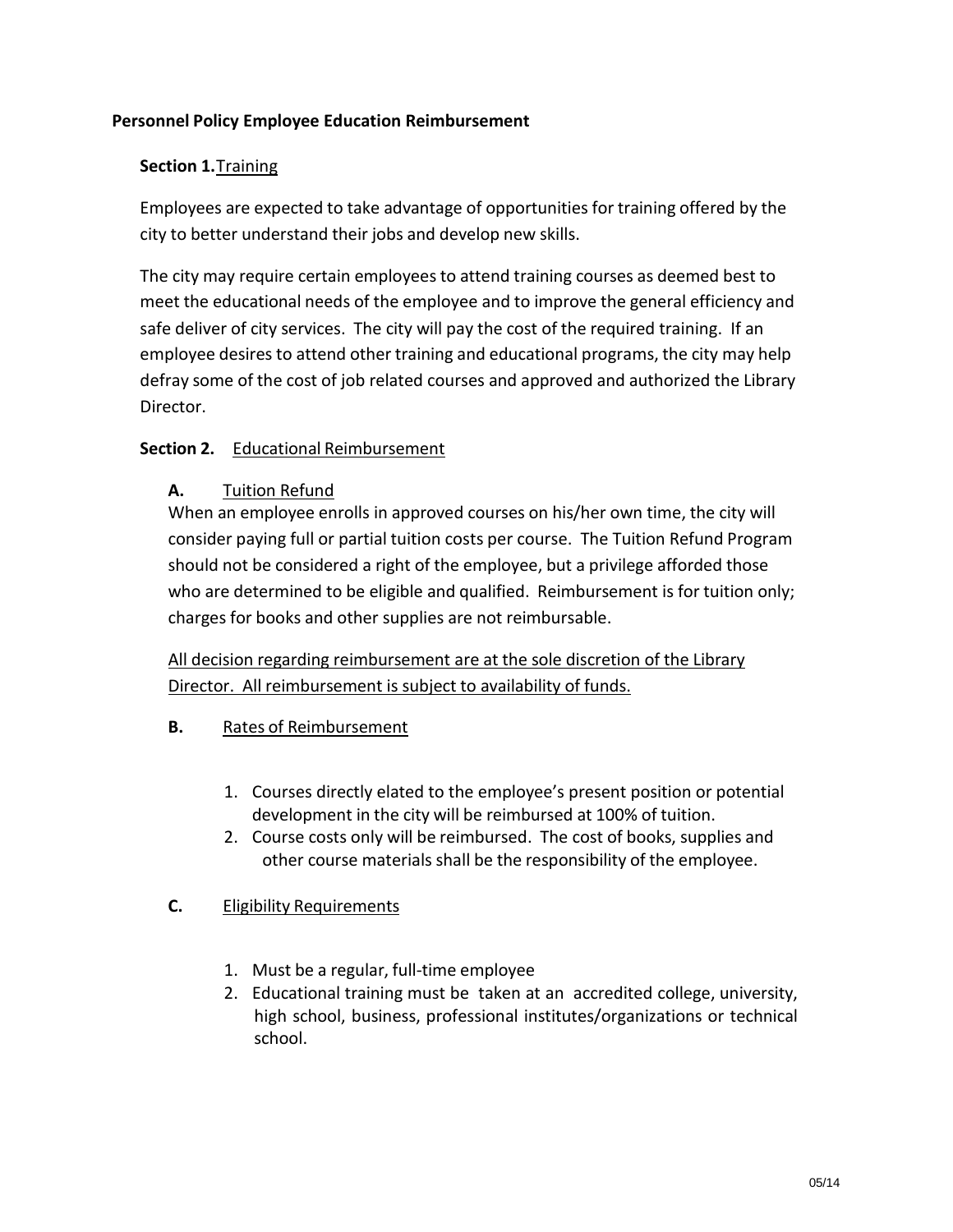- 3. Courses taken must be directly related to the employee's job or of some direct value to the city.
- 4. Successful completion and verification of the course completion with at least a rating of "satisfactory" or a Grade of "C" or better.
- 5. No duplicate payments for the same courses will be made if reimbursement from any other source is received.
- 6. Approval is to be secured in writing from the department head prior to registration for the course. No exceptions.
- 7. Employees will use off-duty time to attend any course(s) of instruction for which they are requesting tuition reimbursement.
- 8. Employees who drop a class or receive a Grade of "D" or "F" are not eligible for reimbursement.

### **D.** Required Employment periods

If an employee voluntarily terminates employment before satisfying a specified period of time following completion of a course, the employee will be required to repay the city a pro-rated portion of the reimbursement. The length of time is based on the number of college semester (or Quarter) hours for the course or length of training. College quarter hours will be converted to semester hours equivalents for the purpose of this policy.

The specified look-back employment times are cumulative in that the more hours reimbursed. The longer the employee is required to remain in the city's employ. However, all time worked following reimbursement for a course is counted toward the specified employment time, even though the employee may currently re enrolled in a course to be reimbursed. In other words, the mandatory employment is continuously being reduced.

Employeesthat voluntarily terminate employment prior to satisfying the Specified employment period are required to repay the city a prorated portion of the reimbursement, based on the amount of time left to be reimbursed. The city reserves the right to withhold the dollar value of the pro rated portion from the employee's final pay check (to include monies from pay out for the accrued vacation and sick leave) at time of separation of employment with the city.

The following schedule will be observed in determining the length of specified look-back employment period for tuition reimbursement per